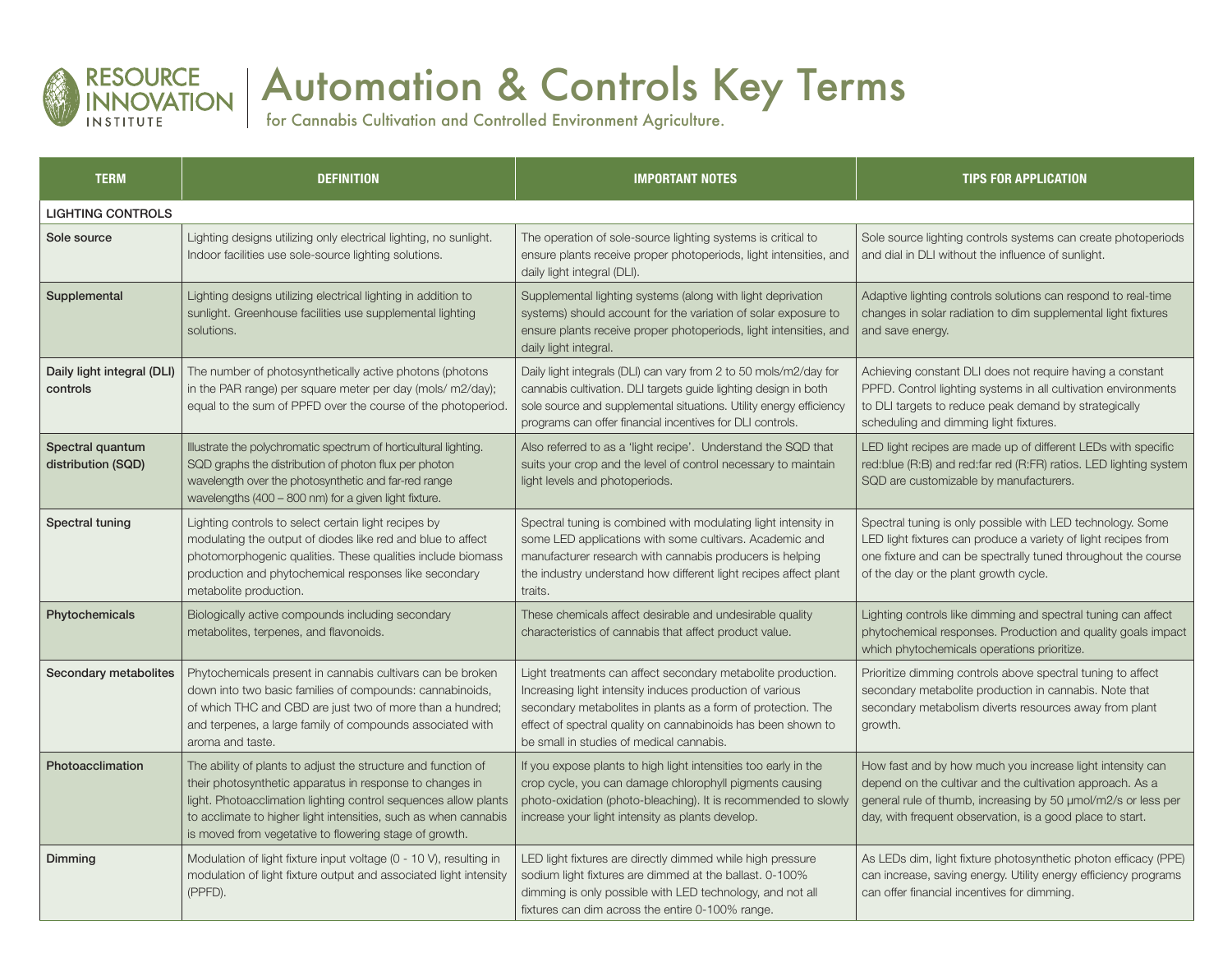| <b>TERM</b>                                | <b>DEFINITION</b>                                                                                                                                                                                | <b>IMPORTANT NOTES</b>                                                                                                                                                                                                                                                                             | <b>TIPS FOR APPLICATION</b>                                                                                                                                                                                                                                                                                                                                                                                                  |
|--------------------------------------------|--------------------------------------------------------------------------------------------------------------------------------------------------------------------------------------------------|----------------------------------------------------------------------------------------------------------------------------------------------------------------------------------------------------------------------------------------------------------------------------------------------------|------------------------------------------------------------------------------------------------------------------------------------------------------------------------------------------------------------------------------------------------------------------------------------------------------------------------------------------------------------------------------------------------------------------------------|
| <b>LIGHTING CONTROLS</b>                   |                                                                                                                                                                                                  |                                                                                                                                                                                                                                                                                                    |                                                                                                                                                                                                                                                                                                                                                                                                                              |
| Granularity                                | In lighting controls, this refers to how finely a light fixture's light<br>intensity can be tuned.                                                                                               | Dimming with high granularity allows growers to dial in PPFD<br>precisely to provide target light levels for plant growth and<br>development.                                                                                                                                                      | LED generally have much more granularity in lighting levels<br>over more traditional lighting systems.                                                                                                                                                                                                                                                                                                                       |
| <b>Total Harmonic</b><br><b>Distortion</b> | The distortion present in a current or voltage waveform signal<br>of equipment powered by electricity.                                                                                           | Low total harmonic distortion means more efficient and long-<br>lasting equipment. High total harmonic distortion can mean<br>unintentional interference with other devices as well as internal<br>wear and tear on electrical components.                                                         | High intensity discharge lighting systems like HPS struggle<br>with total harmonic distortion when dimming below 50%.<br>LEDs do not have this issue. Not considering this factor when<br>designing lighting systems can be problematic where dimming<br>is concerned.                                                                                                                                                       |
| Pyranometers                               | Devices that measure solar radiation across a broad<br>spectrum of wavelengths.                                                                                                                  | This is an important baseline for understanding what<br>supplemental lighting needs a greenhouse may need<br>throughout the year.                                                                                                                                                                  | Measurement methods should be standardized and regularly<br>conducted.                                                                                                                                                                                                                                                                                                                                                       |
| <b>CLIMATE AND AIRFLOW CONTROLS</b>        |                                                                                                                                                                                                  |                                                                                                                                                                                                                                                                                                    |                                                                                                                                                                                                                                                                                                                                                                                                                              |
| <b>Trend data</b>                          | Historical data records from environmental control systems<br>used to find patterns in data.                                                                                                     | Monitoring systems for lighting, HVAC, and water controls can<br>quickly generate a lot of trended historical data and should<br>be analyzed by fault detection and diagnostic (FDD) systems.<br>Determine how long you want to store your historical logs of<br>lighting, HVAC, and water trends. | Control systems typically contain hundreds of sensors<br>measuring various conditions and collecting data at regular<br>intervals to track historical trends, generating tens of<br>thousands of data points from a cultivation facility every single<br>day. Designing data storage, analysis, and visualization is just<br>as important as deciding what points to monitor so your team<br>can take informed action steps. |
| Aspirated                                  | Aspirated environmental sencors use integrated fans to<br>provide continuous air movement around the sensor and<br>remove humidity accumulated from the grow environment.                        | Aspiration and shielding prevents radiation from affecting<br>temperature and humidity readings. Sensors should be in<br>aspirated boxes shielded from light.                                                                                                                                      | Sensors for recording environmental parameters should be in<br>aspirated boxes to ensure accurate readings.                                                                                                                                                                                                                                                                                                                  |
| Air changes per hour<br>(ACH)              | Describes supply air volume of HVAC systems and is used as<br>an input for climate and airflow controls. Measures how many<br>times the air within a space is replaced each hour.                | Determine approprioate supply air volume setpoints for your<br>facility during design. Consider reducing supply air volume<br>setpoint during dark periods.                                                                                                                                        | Controls Working Group members report sizing 10 to 20 ACH<br>for cultivation, with some cases as high as 30 - 40 ACH.                                                                                                                                                                                                                                                                                                        |
| <b>WATER CONTROLS</b>                      |                                                                                                                                                                                                  |                                                                                                                                                                                                                                                                                                    |                                                                                                                                                                                                                                                                                                                                                                                                                              |
| <b>Substrate</b>                           | The medium a plant grows in, including soil, rock wool,<br>coconut coir, peat mixed with amendments, or water culture.                                                                           | Growing media impacts the effectiveness of irrigation. Select<br>substrate during design to inform HVAC and water controls.<br>Consider leachate percentage to prioritize different substrate<br>options.                                                                                          | When selecting a substrate, consider properties such as<br>water retention, recommended irrigation approach, watering<br>rate, leachate percentage, commonly used amendments, and<br>implications for water recapture and reuse to find the right<br>growing media and fertigation methodology.                                                                                                                              |
| Leachate                                   | A leachate is any liquid that, in passing through matter,<br>extracts either soluble or suspended solids, or any other<br>component of the material through which it has passed.                 | An excess of water with fertilizers provided beyond saturation.<br>Understanding your substrate is a vital part of designing water<br>controls.                                                                                                                                                    | Leachate can also be called drain and greater amounts of<br>leachate can mean greater needs for water treatment before<br>recirculation and reuse.                                                                                                                                                                                                                                                                           |
| Leachate percentage                        | Describes the amount of irrigation water that drains through<br>substrate and leaches out some of the nutrients.<br>Leach percentage $% =$ (volume of runoff / total irrigation<br>volume) * 100 | Depending on watering techniques used, 25% of irrigation<br>water may drain through substrate and become runoff water<br>(drained irrigation water).                                                                                                                                               | Choose substrates with lower leach percentage to manage<br>less runoff. Lower leach may be achieved with water culture<br>approaches that recirculate irrigated water.                                                                                                                                                                                                                                                       |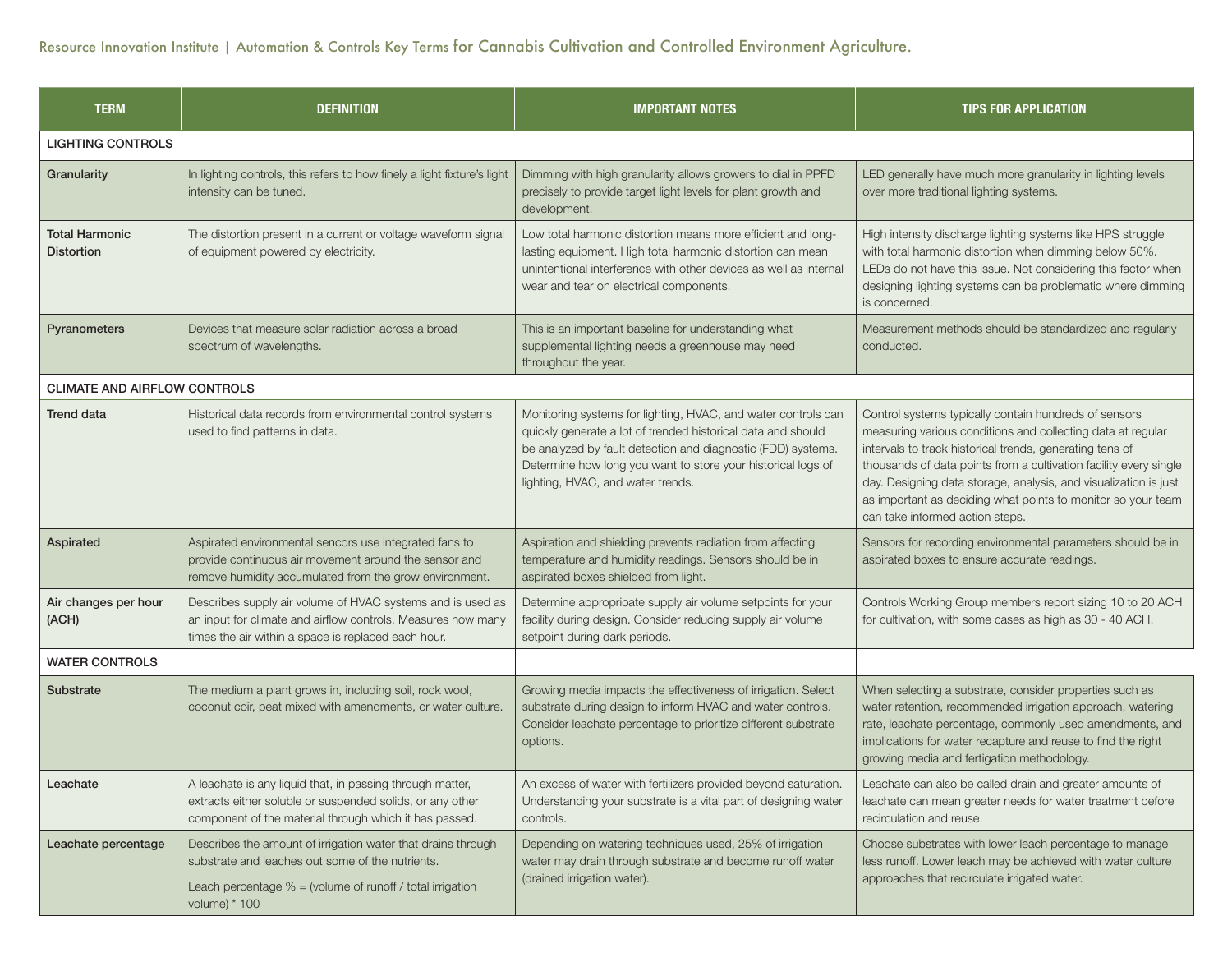| <b>TERM</b>                 | <b>DEFINITION</b>                                                                                                                                                                                                                                                | <b>IMPORTANT NOTES</b>                                                                                                                                                                                                                                                                                                    | <b>TIPS FOR APPLICATION</b>                                                                                                                                                                                                                                                                                                                                              |
|-----------------------------|------------------------------------------------------------------------------------------------------------------------------------------------------------------------------------------------------------------------------------------------------------------|---------------------------------------------------------------------------------------------------------------------------------------------------------------------------------------------------------------------------------------------------------------------------------------------------------------------------|--------------------------------------------------------------------------------------------------------------------------------------------------------------------------------------------------------------------------------------------------------------------------------------------------------------------------------------------------------------------------|
| <b>WATER CONTROLS</b>       |                                                                                                                                                                                                                                                                  |                                                                                                                                                                                                                                                                                                                           |                                                                                                                                                                                                                                                                                                                                                                          |
| Watering rate               | Describes the volume of water applied per irrigation event (ie<br>150 ml per dripper), or rate of water application or over a time<br>period (ie gallons per day).                                                                                               | Watering rate affects HVAC loads and the operation of<br>dehumidification equipment. Lighting levels affect transpiration<br>and may impact target watering rates.                                                                                                                                                        | Watering rate can inform HVAC and lighting controls<br>responses and be a helpful feedback loop to ancipate<br>changes in humidity from irrigation and transpiration. Use<br>water controls that integrate information to maintain consistent<br>environmental conditions and avoid plant stress.                                                                        |
| Recapture and reuse         | Save considerable operational expenses by reducing use of<br>source water. Reclaim, test, and treat recaptured water for<br>irrigation, and rebalance nutrients for fertigation.                                                                                 | There are two types of recapture and reuse: recapture of<br>irrigation runoff water and recapture of HVAC condensate<br>(water in the air from evapotranspiration). Both require<br>treatment before recirculation and reuse; different treatment<br>methods are used depending on the source of the recaptured<br>water. | Irrigation water treatment focuses on nutrient management.<br>HVAC condensate recapture focuses on treatment for heavy<br>metals and other minerals that may have entered the water<br>from the HVAC system. Determine water reclamation priorities<br>during design and assess costs and benefits depending on<br>facility water source and quality of reclaimed water. |
| Bio-accumulator             | Plants can deal with heavy metals by allowing absorption<br>and sequestering the heavy metals where they can do<br>less physiological harm. Bioaccumulation is the gradual<br>accumulation of substances, such as pesticides or heavy<br>metals, in an organism. | In cannabis, this means that things such as heavy metals that<br>may be contained in water used for fertigation will be absorbed<br>into the plant and remain even after harvesting.                                                                                                                                      | Awareness of this is important when considering water<br>recapture and reuse from the HVAC condensate system.<br>Using that water without appropriate treatment results in<br>dangerous heavy metals in the plant which cannot be flushed<br>or otherwise removed.                                                                                                       |
| Fertigation                 | Injection of fertilizers, water amendments and other water-<br>soluble products into irrigation water.                                                                                                                                                           | Many cannabis production facilities use fertigation to provide<br>nutrients to plants and fertigation methodology depends on<br>irrigation approach and water controls.                                                                                                                                                   | Determine how irrigation water will be mixed with nutrients to<br>fertigate plants. Consider how source water might be mixed<br>with treated reclaimed condensate and/or runoff water to<br>rebalance pH and nutrients.                                                                                                                                                  |
| Deep water culture<br>(DWC) | A water management approach that recirculates fertigation<br>water. Plants roots are suspended in a nutrient solution which<br>is oxygenated with an airstone to allow for root growth.                                                                          | Deep water culture will produce more runoff than soil. Well<br>managed hydroponic systems can be purpose-built to reclaim<br>and reuse water, but also run the risk of microbial or pathogen<br>outbreaks and oxygen depletion.                                                                                           | It is vital to test and actively manage fertigation water in<br>facilities using DWC to avoid extensive disease outbreaks and<br>substantial crop loss.                                                                                                                                                                                                                  |
| Aeroponic                   | A water management approach that recirculates fertigation<br>water. Plant roots are suspended in the air (under some cover<br>to prevent light infiltration). The roots are misted extremely<br>frequently with small pulses of nutrient solution.               | Aeroponic growing systems can be resource efficient but<br>extremely sensitive to system problems. Water controls with<br>monitoring and alarms are especially important for these<br>systems.                                                                                                                            | Since roots are suspended in air not directly in soil or water,<br>fault detection and diagnosis systems linked to back-up<br>equipment standing by for emergencies are crucial for<br>aeroponic systems.                                                                                                                                                                |
| <b>HARDWARE/SOFTWARE</b>    |                                                                                                                                                                                                                                                                  |                                                                                                                                                                                                                                                                                                                           |                                                                                                                                                                                                                                                                                                                                                                          |
| <b>Headend controller</b>   | Centralized command center receiving inputs from light,<br>climate and airflow, and water controls systems (and other<br>facility systems) and communicating with these systems to<br>automate sequences based on facility standard operating<br>procedures.     | Facilities using decentralized controls may not have a headend<br>controller. Facilities with centralized controls should determine<br>what communication protocols are used by systems to ensure<br>compatibility and avoid expensive translation protocols.                                                             | The headend is the controls conductor orchestrating facility<br>processes. Headend controllers may not directly control all<br>systems in a facility, but may monitor outputs to inform other<br>systems in the facility to respond appropriately.                                                                                                                       |
| <b>WiFi</b>                 | An internet connection that's shared with multiple devices via<br>a network for communication and control.                                                                                                                                                       | WiFi control of lighting or HVAC systems may seem like<br>an easy solution, but with many competing needs on your<br>network, as well as possible cybersecurity concerns, it can be<br>a short-sighted controls communication solution.                                                                                   | It is important to follow best practices when setting up IOT<br>devices for control through WiFi systems to mitigate security<br>concerns as well as make sure that WiFi control is right for<br>your space. As more devices connect to a WiFi network the<br>data transfer rate decreases, which can be problematic.                                                    |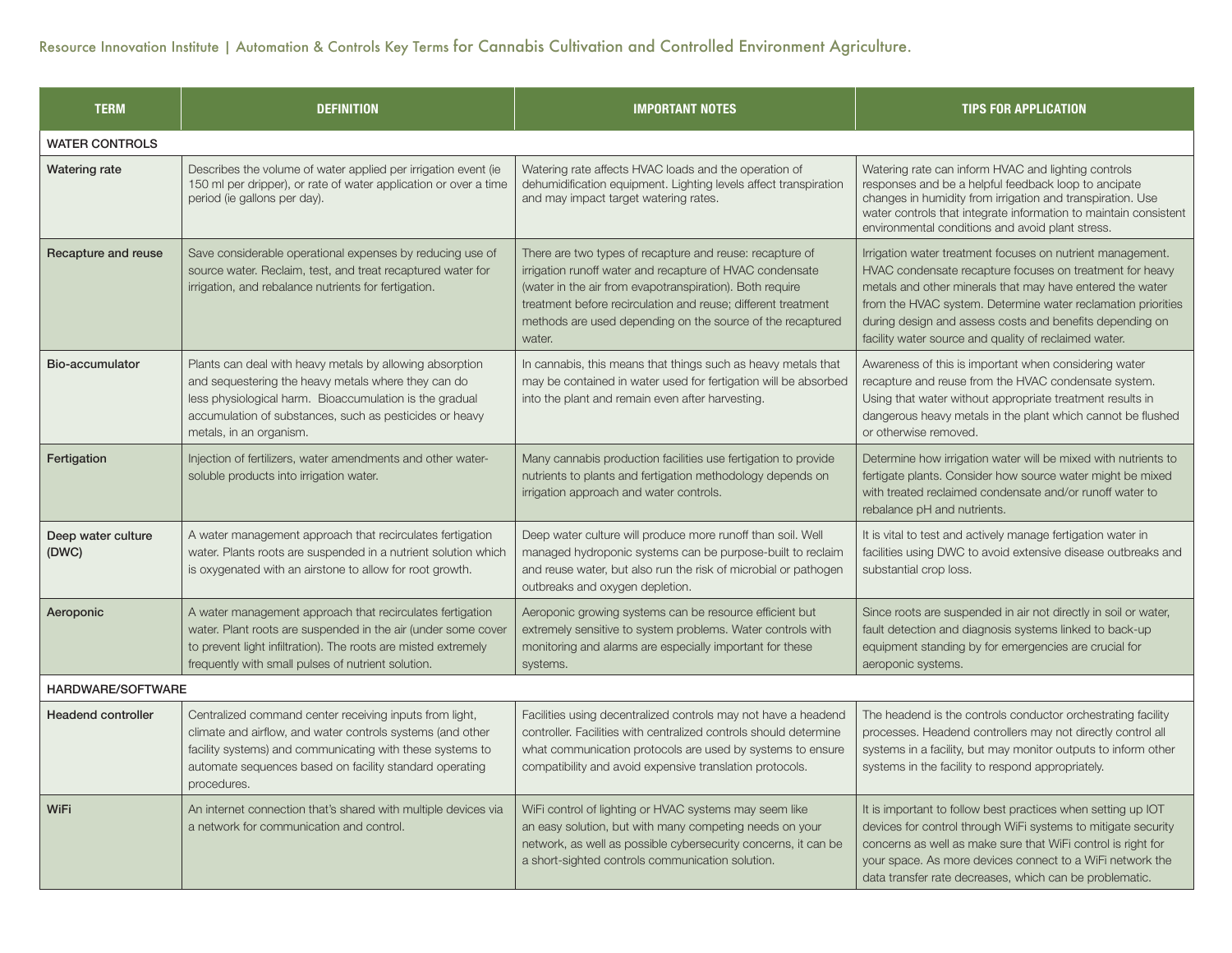| <b>TERM</b>                            | <b>DEFINITION</b>                                                                                                                                                                                                                                                                            | <b>IMPORTANT NOTES</b>                                                                                                                                                                                                                                                                                                           | <b>TIPS FOR APPLICATION</b>                                                                                                                                                                                                                                                                                                                                                                                                                                            |
|----------------------------------------|----------------------------------------------------------------------------------------------------------------------------------------------------------------------------------------------------------------------------------------------------------------------------------------------|----------------------------------------------------------------------------------------------------------------------------------------------------------------------------------------------------------------------------------------------------------------------------------------------------------------------------------|------------------------------------------------------------------------------------------------------------------------------------------------------------------------------------------------------------------------------------------------------------------------------------------------------------------------------------------------------------------------------------------------------------------------------------------------------------------------|
| HARDWARE/SOFTWARE                      |                                                                                                                                                                                                                                                                                              |                                                                                                                                                                                                                                                                                                                                  |                                                                                                                                                                                                                                                                                                                                                                                                                                                                        |
| <b>LoRa WAN</b>                        | Long Range Wide Area Network. A standard for wireless<br>communications that allows devices to communicate over a<br>long distance.                                                                                                                                                          | This is a common standard utilized for controls. It avoids many<br>of the concerns for WiFi systems but does come with its own<br>considerations.                                                                                                                                                                                | While LoRa WAN has benefits including long communication<br>ranges, low power needs, low costs, and cybersecurity<br>benefits, there are drawbacks including data transfer being not<br>instantaneous or continuous. Data is sent as as packets sent<br>at regular intervals.                                                                                                                                                                                          |
| Sensitivity                            | A measure of change in system response with regards to<br>the change in other parameters. For example, greenhouse<br>lighting controls sensitivity describes how fast and how much<br>supplemental lighting systems respond to changes in light<br>levels from sunlight.                     | A higher sensitivity indicates that the system will respond<br>to even the smallest input. A greenhouse lighting system<br>with lower sensitivity will not ramp up lighting equipment in<br>response to small changes like clouds passing over sensors.                                                                          | A highly sensitive control system will be highly affected<br>by small changes in inputs, causing frequent equipment<br>responses, fatigue to components, and higher resource use.                                                                                                                                                                                                                                                                                      |
| Microgrid                              | An independent power network that uses local, distributed<br>energy resources to provide grid backup or off-grid power<br>via a variety of energy sources such as natural gas combined<br>heat and power (CHP) and renewable energy sources like<br>solar.                                   | Microgrids allow cannabis producers to flexibly use different<br>sources of energy to save money and reduce environmental<br>impact of resource consumption and demand.                                                                                                                                                          | Benefits of microgrids can include mitigation of the risk of<br>escalating energy prices, demand management capabilities,<br>and resiliency of power supply to the facility.                                                                                                                                                                                                                                                                                           |
| <b>AUTOMATION</b>                      |                                                                                                                                                                                                                                                                                              |                                                                                                                                                                                                                                                                                                                                  |                                                                                                                                                                                                                                                                                                                                                                                                                                                                        |
| <b>Environmental control</b><br>system | A computer or controller that collects data from other<br>systems in the facility for central display and command<br>control. The systems can include HVAC, lighting, water<br>management, and other essential systems in the cultivation<br>facility.                                       | This is traditionally set up by a third party controls company,<br>so it is important to define the scope of environmental controls<br>and how they will be centralized during facility design.                                                                                                                                  | Growing spaces like greenhouses or indoor grow rooms may<br>make use of a separate system for environmental controls<br>than the climate control systems serving spaces for people.                                                                                                                                                                                                                                                                                    |
| Zones                                  | Region of space separated for control of lighting, HVAC and/<br>or watering.                                                                                                                                                                                                                 | Zone division may be done by room, by growth stage, by a<br>certain canopy area etc.                                                                                                                                                                                                                                             | Different systems may have different divisions of zones, it's<br>important to document which systems are divided into what<br>zones to the team.                                                                                                                                                                                                                                                                                                                       |
| <b>Functional</b><br>performance tests | A step in the commissioning process to verify your new<br>equipment is ready before moving plants into your growing<br>spaces. This type of testing runs through every possible<br>condition for the system to experience in order to identify<br>potential issues with equipment or set up. | Functional testing includes quality assurance activities<br>performed by a third party that reveal conflicts between trades,<br>installation errors, and functional performance failures. After<br>equipment start-up, commission equipment to catch these<br>types of issues before they cause damage to equipment or<br>crops. | Some functional performance tests for cultivation spaces<br>could include overriding actual temperature or relative humidity<br>readings from sensors and observing whether your HVACD<br>equipment responds appropriately to bring conditions back<br>into target ranges. Other tests can include: ensuring sensors<br>are calibrated, running equipment in lights on and lights off<br>conditions, and checking that generators come online during<br>power outages. |
| Peak electric demand                   | The highest facility power demand during a utility billing<br>period.                                                                                                                                                                                                                        | For commercial cannabis growers, peak electric demand<br>charges can account for 30 to 70 percent of monthly electric<br>bills. Lower peak electric demand to reduce operational<br>expenses.                                                                                                                                    | Use lighting and HVAC controls to lower power consumption<br>during peak hours to reduce overall energy costs. Many<br>utilities and energy efficiency programs work with customers<br>to lower peak electric demand and provide financial incentives<br>for voluntary load reductions.                                                                                                                                                                                |
| <b>Packaged controls</b>               | Systems shipped complete with programmed automatic<br>controls.                                                                                                                                                                                                                              | Understand what systems can be directly controlled with your<br>environmental control system and what systems are controlled<br>by packaged controls.                                                                                                                                                                            | Use your environmental control system to send setpoints to<br>packaged controls equipment performing HVAC, lighting, and<br>water management processes.                                                                                                                                                                                                                                                                                                                |